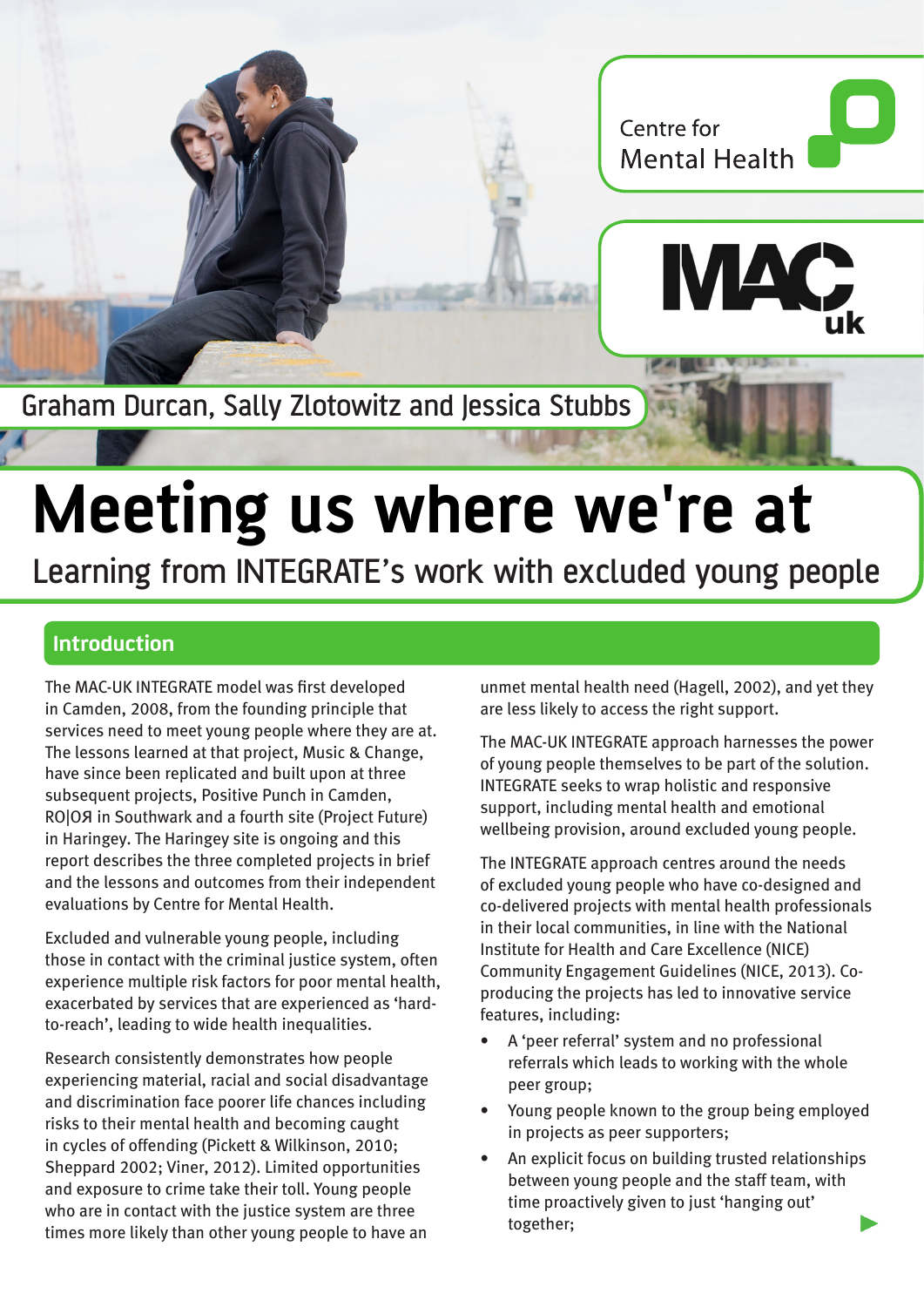- A range of roles for the multidisciplinary staff team – from therapist, advocate, employment and benefits advisor to community development worker;
- A focus on what young people can do, rather than what they can't;
- An easily accessible staff team with staff 'going to' young people, whether in the streets or safe community spaces, and flexible and responsive staff who aren't bound by formal appointment systems;
- A focus on creating wider social change such as transforming services, preventing other young people from offending and creating films or music to express experiences to the wider community.

## **A summary of the three projects**

The INTEGRATE model was developed at the very first MAC-UK project, Music & Change, in Camden. This project launched in 2008 and closed towards the end of 2015. From the very outset Music & Change incorporated coproduction with young people and this is a key feature of all projects. Positive Punch opened in 2011, also in Camden but focusing on a different peer group in and around a different estate. Positive Punch was funded through Camden Community Safety Board and ran for 3 years, closing in late 2014. The third INTEGRATE project, RO|OЯ, launched in Southwark in 2012 with funding from the Guy's and St Thomas' Charity, and completed in 2015.

Whilst the Music & Change project worked in partnership with both statutory sector and voluntary sector partners in the borough, both Positive Punch and RO|OЯ were established, co-commissioned and staffed by both NHS and local authority staff as well as MAC-UK.

# **The evaluations**

Centre for Mental Health provided evaluations for all three completed INTEGRATE projects and are currently evaluating Project Future in Haringey. The aim of each evaluation was to:

- Establish the impact on young people in terms of:
	- Improving mental wellbeing;
	- Increasing social integration and help seeking;
	- Reducing risk of offending and antisocial behaviour.
- Establish whether the project had a wider impact on the community and the services within it, and whether it helps to achieve wider social change.

Additionally the evaluation aimed to describe and understand the intervention provided by INTEGRATE.

Although each project was different (reflecting lessons learned from previous projects

and particular local needs) the evaluation methodology across all three was very similar and utilised both quantitative and qualitative methods. In summary the projects each collected data via:

- Seeking fully informed consent from a sample of young people engaged by the projects;
- Conducting in-depth interviews with these young people and also staff, community and systems stakeholders;
- Asking the young people to complete selfreport questionnaires assessing wellbeing, engagement, social inclusion and work and training;
- Observing what went on at the project;
- Collecting clinician-rated mental health needs measures;
- Collecting third party data (e.g. data on offending) where possible;
- Collecting contact data (length and type) and activity data for each young person.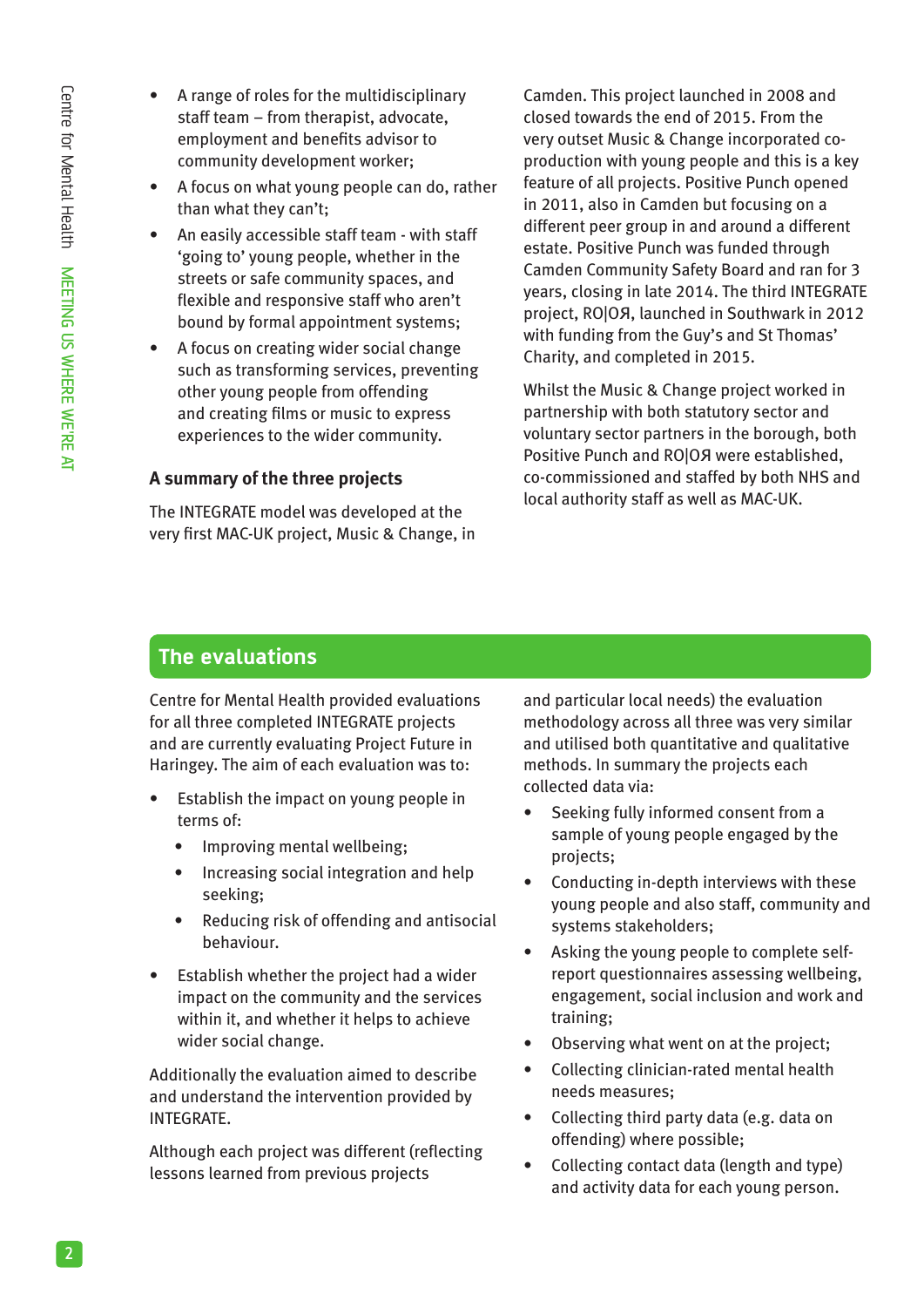# **What needs to change**

Excluded young people affected by gangs and antisocial behaviour are among the 5% who commit 50% of youth crime. In London, those who are considered 'gang members' by the authorities are involved in 22% of all serious violence (H.M. Government, 2011), and serious youth violence costs society £4 billion a year. However, the young people behind these statistics are often the poorest and most excluded in our society, dealing with poverty, racism, deprived communities, domestic violence, abuse, neglect, leaving care and homelessness (H.M. Government, 2013; Youth Justice Work Group, 2012).

These are all risk factors for poor mental health and their impact is clear; evidence suggests that young male offenders have much higher rates of a broad range of mental health problems than young men in the general population (Coid *et al.*, 2013; Madden *et al.*, 2013; Corcoran, Washington and Meyers 2015; House of Commons Home Affairs Committee, 2015). They are also more likely to have learning difficulties, communication problems and other complex and multiple needs (Hughes *et al.*, 2012) yet they are less likely to have their needs met than other young people (Chitsabesan *et al.*, 2006). Often, this leads to a cycle of re-offending and a sense of alienation from wider society.

Multi-systemic risk factors, from community and societal factors through to individual and family factors, require multi-agency interventions. Comprehensive but targeted interventions have been reported as having the best available evidence of effectiveness to date (Project Oracle, 2013). However, mental health and emotional wellbeing provision is often missing from interventions or not accessed by young people, and lacks an emphasis on wider social change (Zlotowitz *et al.*, 2016).

Young people find much about traditional health services challenging and are often regarded by health professionals as a difficult group (MacDonald, 2006). Child and Adolescent Mental Health Services (CAMHS) are not well designed for this group (e.g. they have limited ability to 'reach out') and have lacked adequate resources to meet the needs of the excluded young people (DH, 2016). Barriers to this group accessing traditional mental health services are geographical (such as clinics located in unsafe areas), structural (such as services that do not have capacity and training to 'reach out'), and psychological (such as the mistrust of professionals by young people) (Flanagan and Hancock, 2010; Lemma, 2010; Kintrea *et al.*, 2008). Young people often struggle to engage with and navigate the many professional relationships required of them in the current service provision (Bevington *et al.*, 2012).

When young people do attend, psychological interventions for young offenders are short term, and the evidence base for these interventions for young people involved in gangs is inconclusive (Fisher, Montgomery and Gardner, 2008). Multisystemic therapy, the recommended intervention in the NICE guidelines for young people with a conduct disorder diagnosis (NICE, 2013), shows less positive outcomes for young people associated with negative peer groups (Boxer, 2011).

A new approach to interventions for excluded young people is urgently required to better meet their needs. MAC-UK has therefore developed an alternative approach, coproduced with young people, to deliver services for them (Zlotowitz, *et al.*, 2016). This became the INTEGRATE model; its key features are outlined in the next section. The core INTEGRATE principles are also described as it is these that MAC-UK advocates to implement in the design of new services for excluded young people.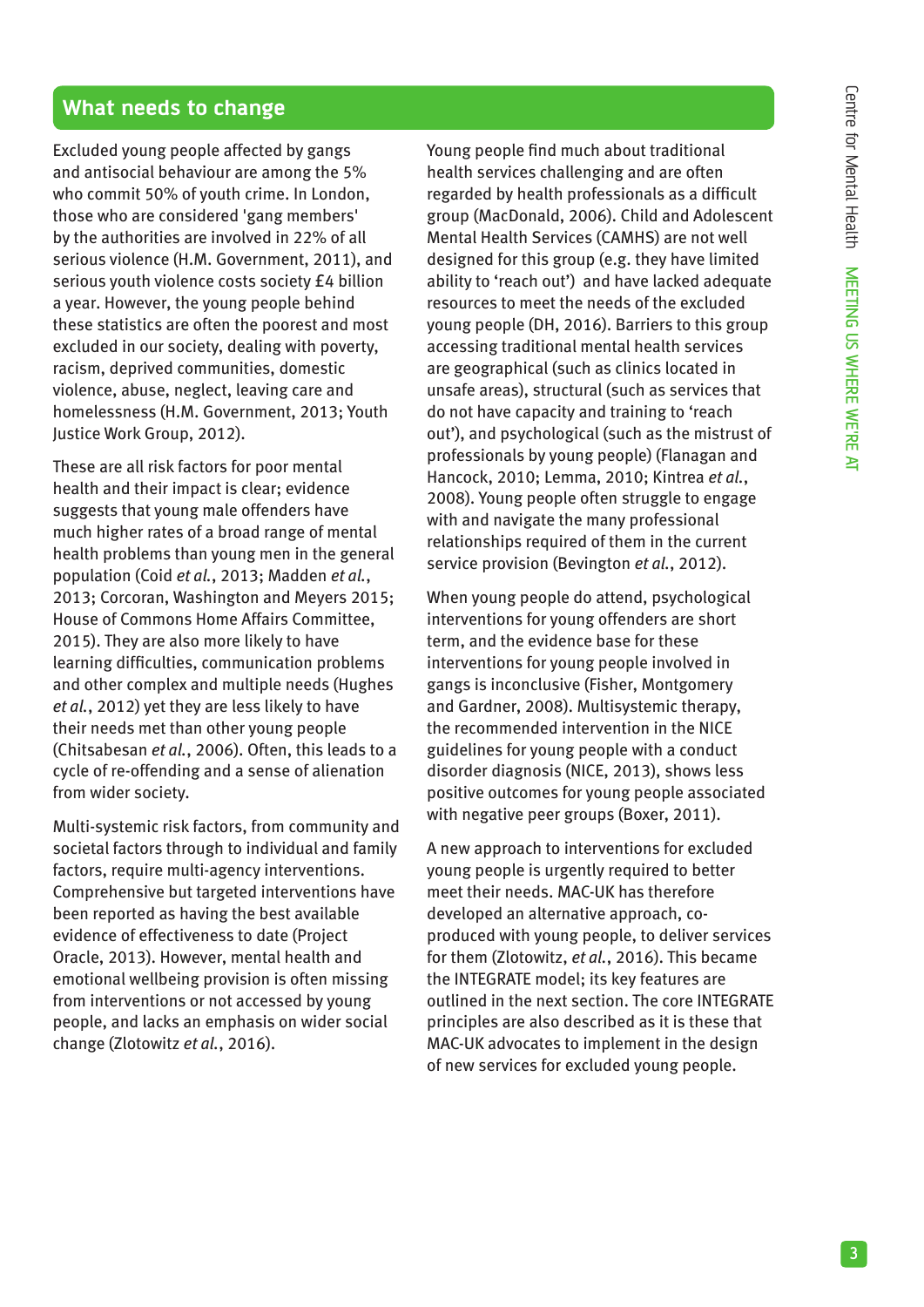# **Key features and principles of the INTEGRATE approach**

Here we present the key features of the INTEGRATE projects that were evaluated by Centre for Mental Health. These features build on each other over the course of an INTEGRATE project lifecycle – but are by no means as straightforwardly linear as this description may infer.

## **Phase 1: Reaching young people, engaging and peer referral**

Within the INTEGRATE approach, engagement and relationship-building with excluded young people are put front and centre; to build trust is the only agenda and if young people ask for support later that is then responded to. No professional referrals are taken, although partners, such as the local authority, help identify which young people would benefit from an INTEGRATE designed service.

The power of community gatekeepers to help broker relationships with young people is essential, so identifying and actively seeking key trusted workers in the community (e.g. detached youth workers) and local peer leaders to work in partnership with the INTEGRATE team is crucial. Relationship-building with young people is a combination of drawing on these community gatekeepers, plus the peer-to-peer referral system and staff 'hanging out' in key locations where young people are known to be. Examples include spending time in and around housing estates, supported accommodation hostels and youth centres.

For young people affected by gangs it is essential that activities happen in places they perceive to be safe spaces and territories, and only young people from the community can identify these places accurately. INTEGRATE staff are trained in evidence-based approaches to effective relationship-building, such as Adolescent Mentalization-Based Integrative Treatment (AMBIT, Bevington *et al.*, 2012), adapted from mental health practice. Daily assertive outreach through youth-friendly technology, such as texting or social media, is used to build relationships and maintain contact with the team.

Key principles at this stage:

- Map and harness the power of local community networks, knowledge, resources, people and assets that exist to reach excluded young people (see Foot, 2012);
- Build meaningful partnerships with other agencies and services in the local community, including local mental health services, the police, local authorities and the voluntary sector and co-produce the projects with them;
- 'Go to' and 'hang out' where young people are in their communities to actively focus on building trusted relationships.

## **Phase 2: Co-producing activities and relationship-building**

As relationships build, it becomes possible to actively ask for help from young people to design a project that they want with the resources the INTEGRATE team brings. The INTEGRATE team explain that the project is about doing 'with' young people, not 'for' them. Young people choose, design and run a range of activities from music or sport to drama based on their passions and interests. Their help is actively requested in all aspects of the activities and young people can take up explicit leadership roles such as 'Head of Music' or 'Gym Project Lead', promoting a sense of ownership and responsibility. Young people can be employed on an ad hoc and part time basis to carry out some of the project work. Employed or voluntary, INTEGRATE project activities provide opportunities for young people to develop professional skills, gain relevant work experience and earn a live employer's reference. It also means almost daily contact between staff and young people, who are all part of the same team. Young people are encouraged to support each other.

The INTEGRATE team 'scaffold' the roles young people take on, supporting young people to plan, organise and reflect on their experiences. Activities may vary from week to week, or fail to get off the ground, or the young people may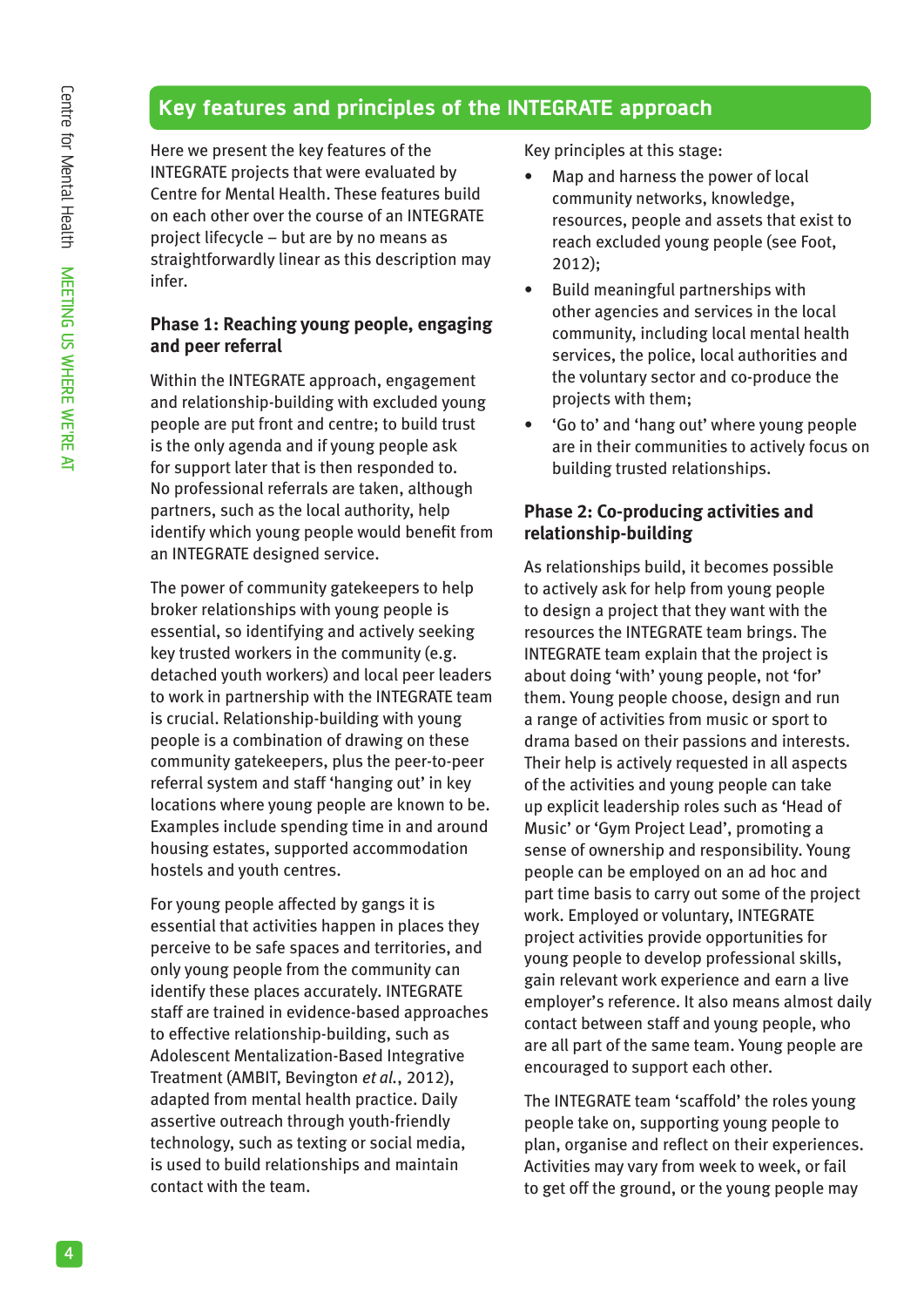change their minds – these are all appropriate within this approach. What matters is that the team follows the young people's lead, continues to build trusted relationships and promote reflective thinking at all opportunities. When asked for their help, young people often want to prevent other younger people going along offending paths, and so often they start projects to try and reach out to younger groups.

Key principles at this stage:

- Map and harness the power of young people's passions, interests, skills, networks, knowledge, resources and assets to co-produce project activities;
- Flexibility and responsiveness to young people is crucial at this stage, responding to their ideas, availability and the level of support required;
- Intervening at multiple levels: this stage begins to engage young people in creating wider social change.

# **Phase 3: Streetherapy and psychologicallyinformed environments**

INTEGRATE projects have mental health and wellbeing support built in by supporting a psychologically-informed environment and a 'Streetherapy' approach. INTEGRATE teams are led by mental health professionals and made up of workers with lived experience and other professional staff, such as youth workers, all of whom are trained in mental health. The teams apply evidence-based psychological theory to their everyday practice with young people; this includes attachment theory, lifespan developmental theory and community psychology theory, as well as systemic practice, including narrative therapy. The teams regularly draw on the Adolescent Mentalization-Based Integrative Treatment (AMBIT) (Bevington *et al.*, 2012) framework for their clinical practice.

Consequently, the INTEGRATE team work hard to create safe and psychologically thoughtful environments. Practitioners formulate a clinical understanding of each young person and this informs how best to work alongside them and provide for their needs. Very often, the priority for the young person is to sort out basic needs and link them up with essential services such

as housing and social security (see below). But practitioners will often identify mental health and wellbeing needs.

The aim of 'Streetherapy' is to alleviate distress and promote positive mental health, with the ultimate aim to bridge young people into existing services if needed. Therapeutic approaches which increase emotional literacy and reflective functioning can be wrapped around any of the everyday interactions in the projects. Clinicians look for opportunities to make mental health relevant to young people's goals, but also look for signs of distress in everyday life. If a young person seems more withdrawn, more aggressive or comments that their future is hopeless, clinicians can start to informally assess their mood. If a young person can't focus whilst in a meeting about a project, clinicians can take the opportunity to discuss strategies to manage a different attention span. Or if a young person is ambivalent about change, motivational interviewing techniques from the field of addiction can be employed to explore and enhance their motivation. Young people can move into more formal, pre-arranged 'Streetherapy' at their own pace, wherever and whenever they feel comfortable. The approach takes effective elements from the mental health field and delivers it in a highly adaptive and flexible way.

Key principles at this stage:

- Intervening at multiple levels: this stage engages young people and partner agencies in creating wider social and systems change;
- Create psychologically-informed environments and systems that apply evidence-based clinical practice in innovative ways;
- Flexibility and responsiveness to meeting young people's holistic needs;
- Building meaningful partnerships with local agencies and services to better meet the needs of young people.

# **Phase 4: Building Bridges**

Young people can quite quickly start to ask for help with a range of needs, whilst continuing to also co-produce the project. This can include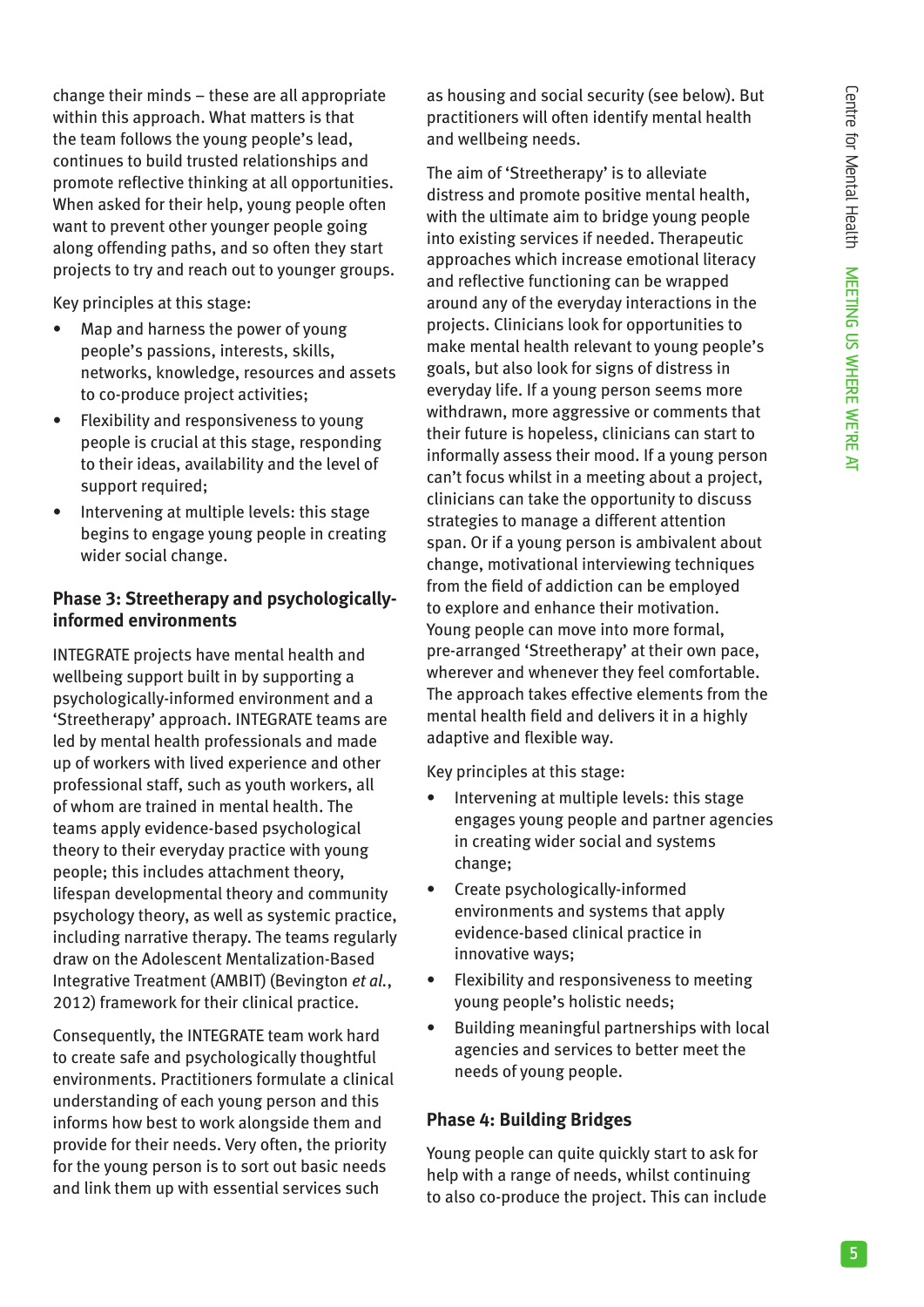housing support, benefits applications, applying for passports and bank accounts. Again at the young person's pace, staff may offer or be asked to support with CV writing, job applications or support and advocacy during their contact with the justice system. As part of meeting these needs, the team will draw on the project's wider partners and relationships, building bridges between these resources and the young people. All of this helps to prepare young people to 'bridge out' of the project, becoming more stable, independent and able to access and use other services. Co-producing the project can often provide them with enough experience to gain entry level employment.

Building bridges in the other direction is also key. The INTEGRATE team support community services and agencies to adapt to meet the needs of young people more effectively, for example encouraging them to come to the project to hold appointments or initially meeting the young people with project staff to broker trust. This could be physical health services, such as sexual health or dentistry, through to housing advice and job centre staff. This is part of the 'systems change' component of INTEGRATE projects and ideas for it are often generated directly by young people.

Key principles at this stage:

- Create psychologically-informed environments and systems that apply evidence-based clinical practice in innovative ways;
- Flexibility and responsiveness to meeting young people's holistic needs;
- Building meaningful partnerships with local agencies and services to better meet the needs of young people and co-produce INTEGRATE projects with them.

## **Phase 5: Creating systems and social change**

Often young people find they can trust their relationships with the INTEGRATE team enough to express their frustrations with their social worlds. This is encouraged and facilitated by the team, understanding that community and

social context factors contribute vastly to young people's mental health. Through dialogue with young people, INTEGRATE teams can find ways to work in partnership with young people to create social change. This may involve young people co-producing training, campaigns and lobbying activities with INTEGRATE staff to effect change in the wider systems around young people. Films, music and other arts are often created to express their experiences and the INTEGRATE team find opportunities for these to be shown to the appropriate audiences, such as local policy makers or employers.

Young people have joined INTEGRATE staff to train other agencies on the impact of health and social inequalities on their lives. Young people have visited the Home Office to argue the point there; they have taught on doctoral level courses at universities about the inaccessibility of services and living in poverty and violent communities, trained agencies such as the police on the importance of trust, and joined staff to influence housing policy at a local authority level. Many young people become champions of change within their peer group and become leaders in their local communities. Through these activities, INTEGRATE projects work to prevent young people becoming involved in gangs and the youth justice system by changing the wider community and social factors. They also aim to empower young people to become social change agents.

Key principles at this stage:

- Intervening at multiple levels: this stage engages young people and partner agencies in creating wider social and systems change;
- Harness the resources, resilience and strengths of young people and local agencies to create wider social change;
- Flexibility and being responsive to local context and young people's ideas;
- Building meaningful partnerships with local agencies and services to better meet the needs of young people.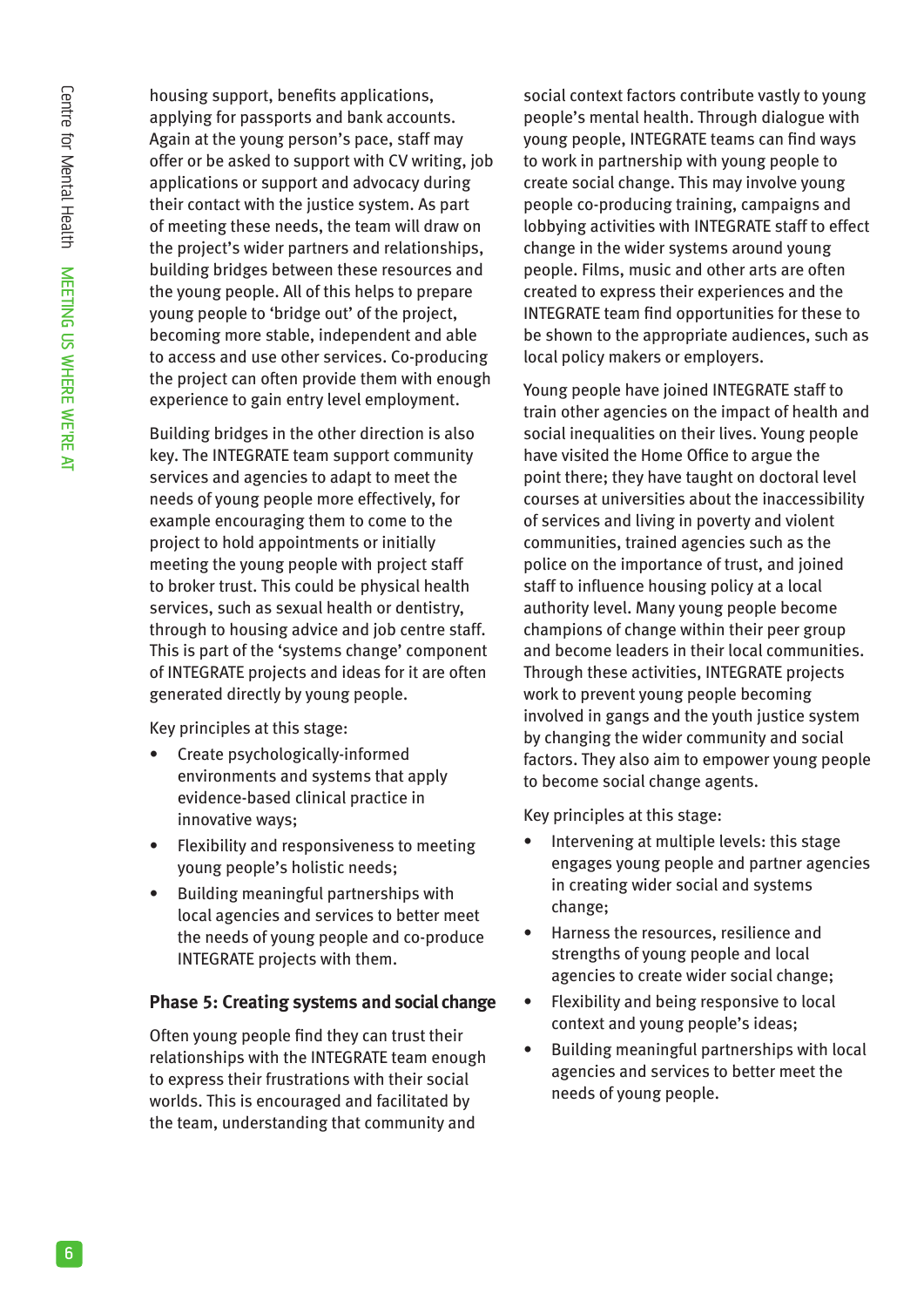# **The impact of INTEGRATE**

#### **Engagement**

All three projects were incredibly successful in engaging groups of young people who were marginalised, and who were involved in offending or at risk of offending. Over the period Centre for Mental Health conducted the evaluations, the projects worked with approximately 360 young people in total. These young people were typically facing multiple and complex challenges in their lives, such as housing, education, employment, offending and poor mental health.

On all three sites, key local individuals supported the initial contact with young people. In each case these were local people with credibility amongst the young people who endorsed the project. At RO|OЯ and Music & Change in particular this engagement was via 'peer workers' who were part of the peer group and known and respected by it.

*" …it was [a peer worker] who met me on the street, told me about the music studio stuff and introduced the team….they couldn't have done it without him …"*

*"… [a peer worker] told me to come…I had nowhere to live…so I came in and asked them if them could help…".*

*"...you've got some of the known local guys, like [peer worker], he's very local, he's known, and having someone like that, that's respected…in such a local place willing to help..."*

Also crucial to engagement of these young people was peer referral, where friends engaged in the project recommended it to their peers and came together.

*"…I mean I have heard of the [project], everyone has… but I didn't know what went on…My mate's been coming here for ages and he got into work…so that's why I came… there is a course I need to do and I asked if they could help me with that…"*

Co-production was at the very heart of everything that the INTEGRATE projects took

part in, and each of the projects started with activities that were wanted by the young people and co-produced with them. These included music projects, sports projects, cookery projects and others. Through co-production, the projects positioned young people as experts in their own lives and sought to build a service that would be accessible and relevant to them. Co-production was key in building firm relationships between the INTEGRATE staff and young people.

Across the sites young people referred to the relationships and trust that they built with staff as being key to engagement. Staff were described as non-judgemental and accepting, marking the projects as different from their experience of other services.

*"They came here and not judged no one. They don't ask your history, or what you look like, or how you dress, they came with open arms and gave you a fresh start. They put people first and they always stand for us, even though we cause headaches."*

Young people described how INTEGRATE staff "checked in" on them, maintaining engagement with young people not only directly at the projects and their activities but also through regular phone calls, texts and emails. This meant for some young people, who had not attended the project for a period, that they always felt there was an open door for them when they had need of support in the future.

*"...I know I can always come back...like this time I need help with my accommodation and I can come back...no fuss..."*

*"…I don't come very often now…but [INTEGRATE worker] is always in touch…so I feel okay and it doesn't feel weird coming back in…"*

#### **Mental wellbeing**

The young people engaged in the project had high levels of need relating to mental health and wellbeing. Self-rated data on mental wellbeing at Music & Change and RO|OЯ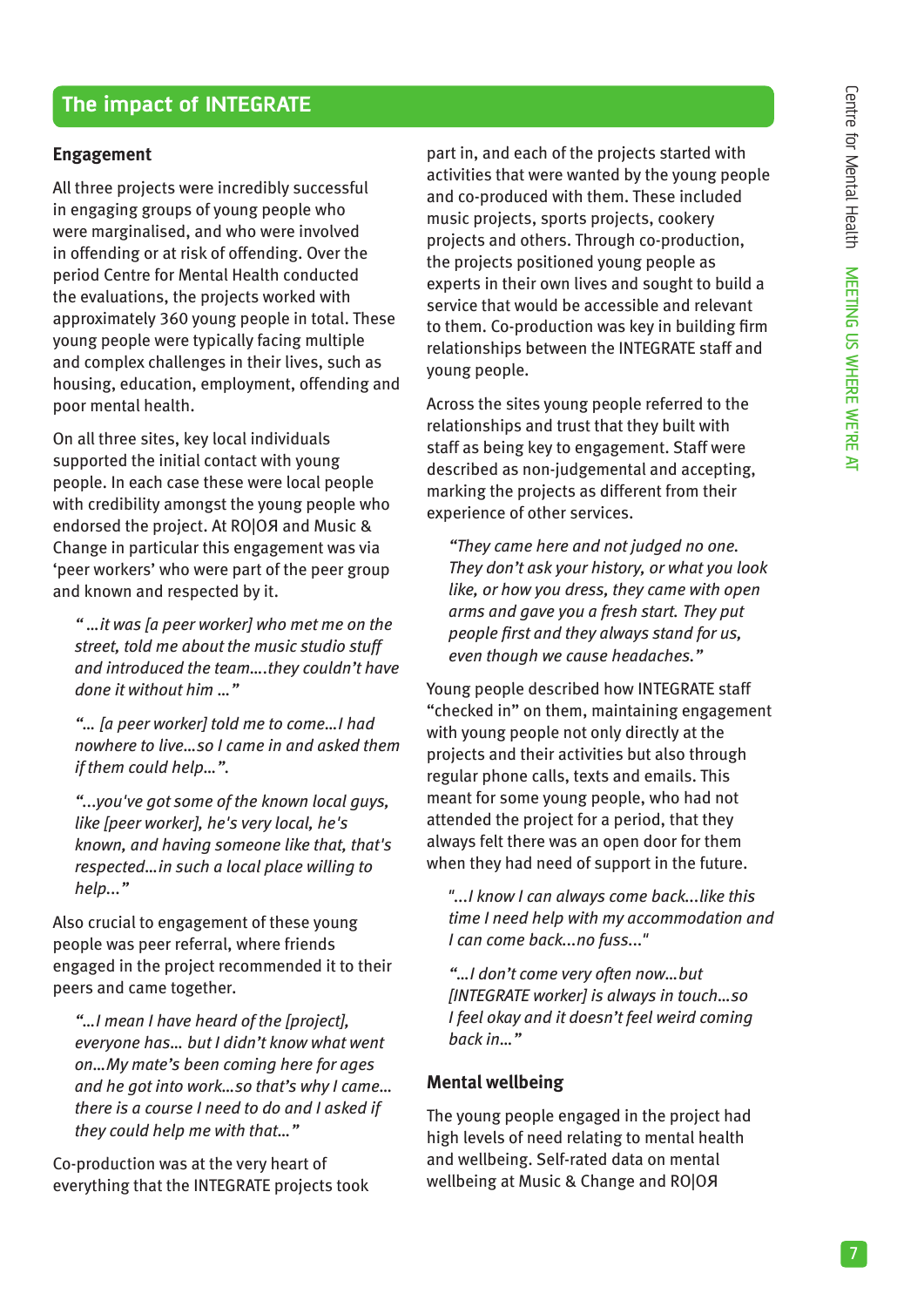established that around one third of the young people in the samples reported a level of wellbeing that would warrant referral to a mental health service.

*"They break it down different what mental health is, different from what others say. Stress is mental health, depression is mental health. I would say 90% of people round here are depressed."*

A consistent finding across all sites was that mental health awareness increased in young people and that stigma around it reduced during their involvement with the projects.

*"…it would just freak me out [the topic of mental health]…I'd run a mile…but I now know lots of people can get stressed out… it's about doing positive things so you have good mental health…"* 

Young people and staff across all three projects reported that young people's mental wellbeing improved through contact with them.

*"…I used to get angry…that's how I did stress…I would kick off…I've had chats here about this and now I've got some of the mentalising tricks…I can see what's happening now and sometimes I can change it…"*

Clinician-rated measures of mental wellbeing confirmed young people's reports, showing significant improvements in needs associated with mental wellbeing across all three projects, over the course of young people's engagement. At all three projects the initial mean rating on a measure called the Threshold of Assessment Grid (TAG - often used to establish whether a case is referred to specialist mental healthcare, but in the evaluations it was used as a proxy for the young people's needs) at the outset was well above that which would warrant referral to a mental health service. By the end of the project, this had reduced to below the threshold. For example at RO|OЯ the mean TAG scores for the young people reduced from 9.7 at initial engagement to 4.6 towards the end of the project. (A score of 5 or over usually indicates a need to refer to specialist mental health care.) In other words, engagement with these projects

was associated with a significant reduction in the severity of need associated with mental wellbeing.

However, across all three sites there remained a reluctance to use mainstream mental health services:

*"...I've needed help for a long, long time... and the guys here help me now...I can come and have a word with [INTEGRATE team member] and it helps me... But I can't tell that stuff to people I don't trust....I'm not sure who I will go to [after the project closes]..."*

### **Employment, education and service use**

Most young people who engaged with the three projects wanted support in entering or re-entering education, employment and training (EET). The INTEGRATE projects were very successful in bridging young people into these. For example, at Music & Change between 2013 and 2014, the proportion of young people accessing EET increased, from 43% to 74%. At RO|OЯ, access to employment increased from 23% to 54% over the first two years.

*"... They work at your pace...build you up... and you can practice...and they arrange to come with you..."*

At the outset a young person might be shown opportunities and given all the support necessary in taking their first steps towards these, from support in writing a CV to accompanying a young person to interview. The aim was that the young person would be able to do this more independently over time.

*"… I found it very difficult to do anything that I wasn't used to, going for a job interview or anything like that was very difficult and just wouldn't do it… [an INTEGRATE staff member] let me go at my own speed…she mentioned the XXXXXX course and I was interested but too scared to go…[she] talked me into going for an interview, but came with me, I don't think I'd have gone on my own…The guy was nice...I was really chuffed to get offered a place…I still needed a lot persuading to go… The experience was brilliant, it's one of the best things I've done…"*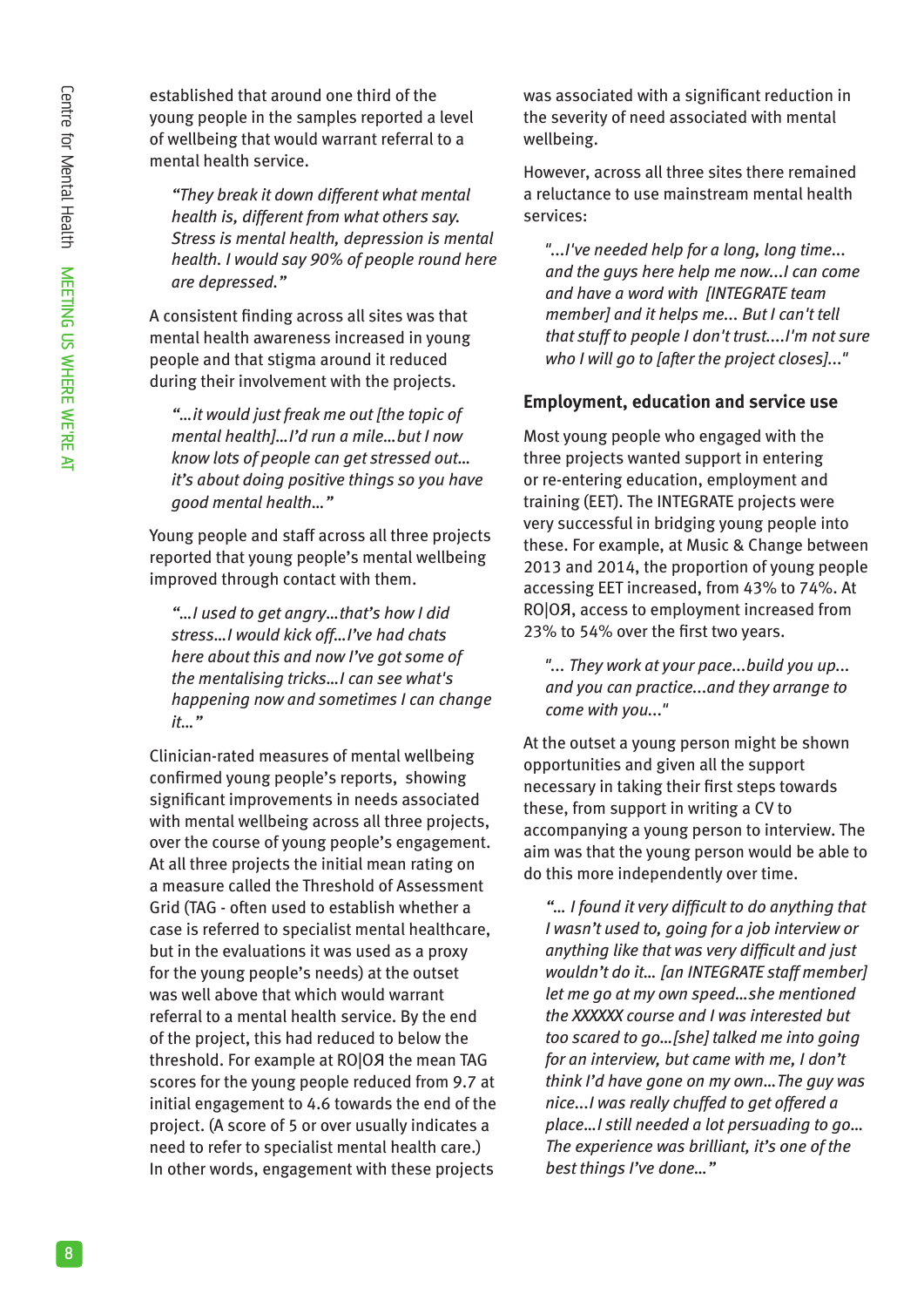In terms of improving help-seeking amongst young people, EET was an area that they reported they were more likely to seek help for.

*"…if you want to have a positive life you have to have work…that's why we come here…"*

However, because of the nature of employment contracts (often temporary and/or zero hour contracts), especially for young people seeking unskilled jobs, there was both a flow in and out of employment.

# **Offending**

Hard data on re-offending was hard to obtain and though it was provided by both the Ministry of Justice and locally on all three sites, the data remained inconclusive. Local data in Camden for a small sample of those considered to pose the greatest risk suggested a reduction in risk. Local stakeholders including police reported that they perceived reduced offending in the young people the projects had engaged with, and also that they had fewer concerns for these young people.

Most of the young people Centre for Mental Health spoke to stated that they had been in trouble with the police and that their involvement in their INTEGRATE project was having a significant role in keeping them "away from trouble".

*"…Thinking about working and getting on courses…sure it's about getting money and that, but it also moves me away from getting into trouble…"*

*"…They [the project] have helped me realise that if I keep hanging with the same folk and in the same way, the temptation is there…"*

Young people described how the support regarding offending at INTEGRATE enabled them to think about the choices in their life, opening up different options.

*"You could end up in prison from one moment, say you hit someone and they end up dying. I have seen and thought about life in a more open-minded way, do I want to end up in prison and not enjoying my life?"*

Young people also reported that the INTEGRATE projects had had a significant influence on decisions made about them both by the police and by sentencers.

*"...it really makes a difference...I was sure I was going down [to prison]...but [the INTEGRATE worker] got up there and said about me and told them what about my goals and what I was trying to do...and he [the judge] actually praised me for trying to change..."*

INTEGRATE workers provided a very flexible service and would attend court to support the young person and provide evidence and statements on the positive changes young people were trying to make.

Some young people engaged with the project did receive prison sentences during their period at the project (sometimes for offences committed prior to their engagement with INTEGRATE) and the projects continued to support them whilst in prison.

The young people Centre for Mental Health spoke with reported just how stressful contact with the criminal justice system could be and were very appreciative of the support provided by INTEGRATE.

*"...It's like having your own friendly translator...they talk to your solicitor...they talk to probation and the judge..."*

## **Social change**

The aim of INTEGRATE is not simply to provide a project, time limited or otherwise, but to influence wider social change that addresses the social determinants of mental health and wellbeing, as well as a wider understanding of young people's needs (Viner, 2012). This included working to ensure there are more community resources, and more accessible resources, improving young people's social capital and cohesion with the local community, reducing racial inequalities and involving young people in policy development. This was achieved in different ways, but most notably through influencing how other local services relate to, address and engage young people,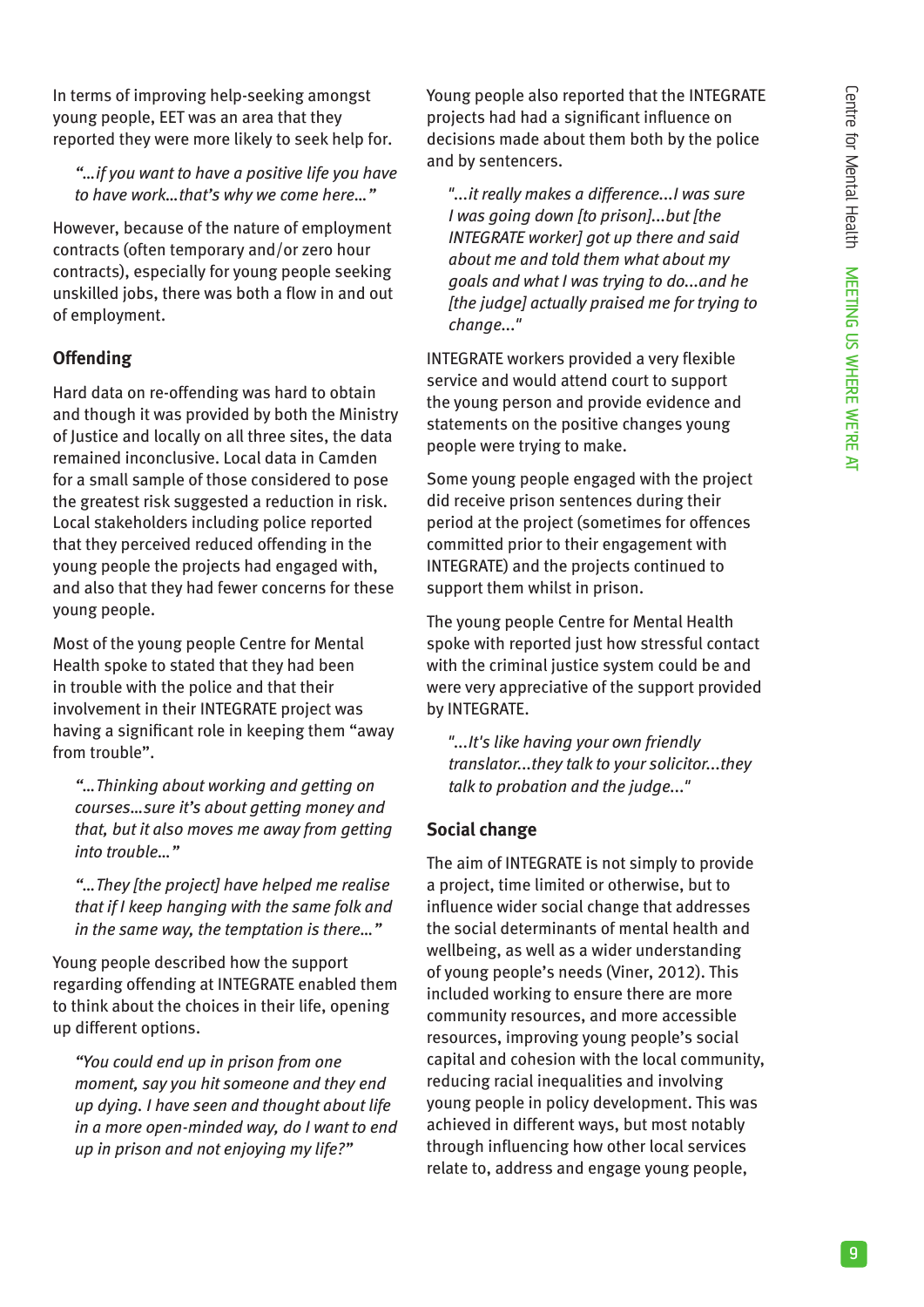and crucially, how they consider the mental wellbeing of young people. All three projects did have a wider social influence and left a legacy in the boroughs in which they were placed.

*"...I hadn't realised just how vulnerable these young people are and I really hope that other services start to think more about young people's mental wellbeing...it's quite difficult with all the cuts and without a RO|OЯ about..." (Local authority stakeholder)*

Stakeholders from a range of services, including youth and justice services, found the lessons around mental wellbeing to be a revelation and reported being very influenced by this. In Southwark this resulted in the appointment of a mental health practitioner to the Community Safety Panel. MAC-UK continue to work with partners in Southwark on its strategy for engaging young people.

Understandably, given the length of time MAC-UK had worked in Camden, the INTEGRATE legacy was easier to gauge there and this included:

- The Minding the Gap strategy (a joint clinical commissioning group and council strategy supporting transition from young people's mental health services to those for adults)
- The Hive (a one-stop shop for young people and designed with young people)
- AXIS (a service to support young people with a range of needs, based at The Hive and run by Catch 22).

National policy was also influenced by MAC-UK and these projects, as evidenced by the Home Office Ending Gang and Youth Violence reports (2011, 2015), that specifically noted the gap and importance of addressing mental health and wellbeing for this group.

# **Policy and practice implications**

INTEGRATE's approach would enable other services to engage and support marginalised groups more effectively. Specifically, positioning young people as experts in their life and co-producing a project with them results in a service which is accessible, relevant and in line with young people's needs. Taking a strengths-based approach (one which builds on young people's strengths and interests) empowers young people to make sustainable changes in their lives. Services underpinned by therapeutic principles of unconditional positive regard, acceptance and non-judgement support young people to build trust and repair relationships with professionals.

Services should adopt a holistic approach which supports young people where they are at and with whatever need or problem they bring, underpinned by evidence based psychological approaches. The combination of clinical psychologists, mental health staff and staff with shared lived experience contributes to creating this holistic approach.

The ongoing partnership across NHS, local authority, the third sector and local community appears to be essential in embedding an effective and sustainable model.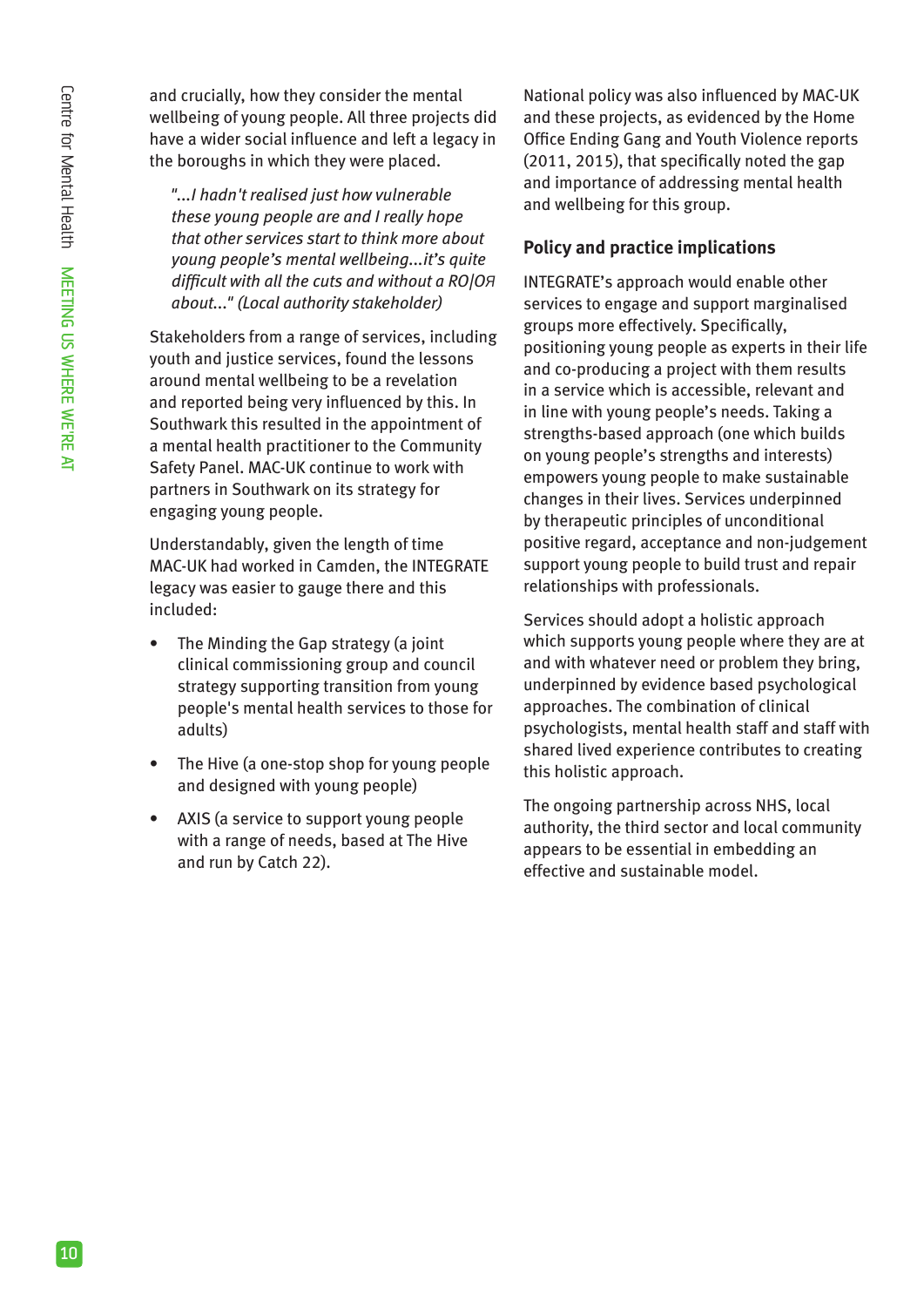## **Recommendations for practice: meeting us where we're at**

- Services for young people should be **flexible, responsive, non-judgemental and accepting** and should take account of the needs, culture and social conditions of the young people served.
- **• Services should have peer members in the team.** At one project, these were a slightly older group of young people perceived by other young people to be credible. These peers are from the community surrounding the project, arguably a critical factor in their being able to engage local young people.
- Services working with young people who are involved in or at risk of serious youth violence and gang involvement **need to place a young person's safety at the heart of the project**. Young people repeatedly report that if they do not feel safe then they cannot engage. Peer referral can enhance a young person's engagement, as the service comes 'endorsed' by their friends.
- Services for young people should place **an emphasis on co-production** with young people in the design and everyday running of the service. Co-production and a sense of ownership have been key to the success of the INTEGRATE projects. Co-production can also play a part in creating wider social change.
- Services working with marginalised young people need to have **a knowledge and focus on the mental health and general wellbeing of the young people** they work with. Ideally this should include ready access to practitioners who can deliver wellbeing interventions in a way that is acceptable to young people.
- Services for marginalised young people should be **holistic and meet multiple needs which contribute to good mental health**, including providing advocacy and practical support to give young people the help they need, e.g. in accessing Jobcentre Plus.
- Services working to support the social inclusion of young people should have **ready access to skills in helping young people access education, training and employment and housing support**. Services themselves can also help young people develop these skills by employing them directly.
- The projects demonstrated the benefits of an **operational management group** with representatives from lead agencies (e.g. the NHS, local authority) which met regularly to ensure a more immediate response to crises and risk incidents, and promoted a sense of joint ownership and meaningful partnerships. It also demonstrated the benefits of a strategic multi-agency board that governs and steers the service.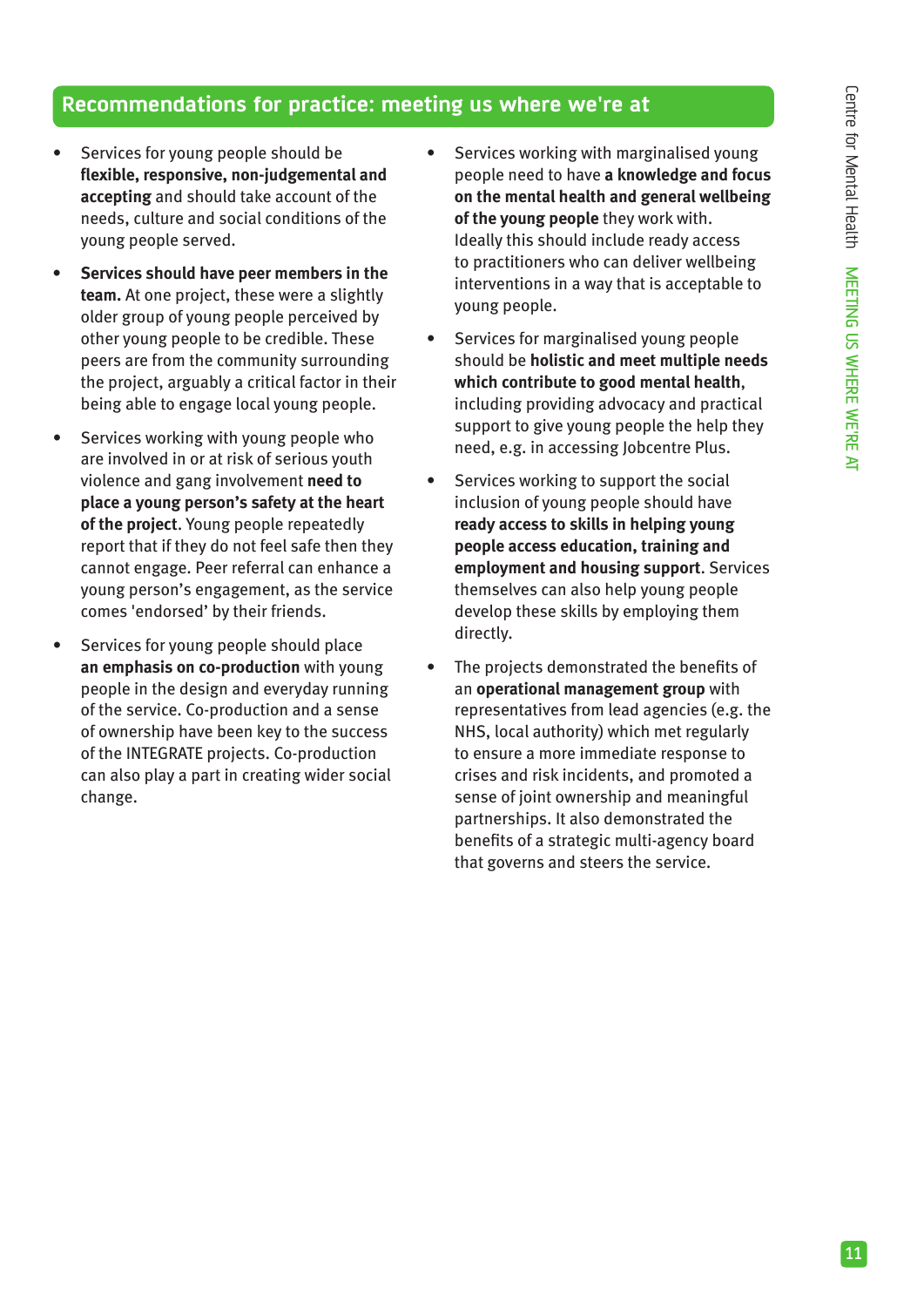# **Reference list**

Bevington, D., Fuggle, P., Fonagy, P., Asen, E., & Target, M.(2012). Adolescent Mentalization-Based Integrative Therapy (AMBIT): A new integrated approach to working with the most hard to reach adolescents with severe complex mental health needs. *Child and Adolescent Mental Health*, **18**, pp. 46–51.

Boxer, P. (2011) Negative peer involvement in multisystemic therapy for the treatment of youth problem behaviour: Exploring outcome and process variables in "real-world" practice. *Journal of Clinical Child and Adolescent Psychology*, **40**, pp. 848-854.

Chitsabesan, P., Kroll, L., Bailey, S., Kenning, C., Sneider, S., MacDonald, W. and Theodosiou, L. (2006). Mental health needs of young offenders in custody and in the community. *British Journal of Psychiatry*, **188**(6), pp. 534-540.

Coid, J.W., Ullrich, S., Keers, R., Bebbington, P., De Stavola, B.B., Kallis, C., and Donnelly, P. (2013) Gang membership, violence and psychiatric morbidity. *American Journal of Psychiatry*, **170**, pp. 985-993.

Corcoran, K., Washington, A., & Meyers, N. (2005). The impact of gang membership on mental health symptoms, behavior problems and antisocial criminality of incarcerated young men. *Journal of Gang Research*, **12**(4), pp. 25.

Department of Health (2016) *Future in Mind: Promoting, protecting and improving our children and young people's mental health and wellbeing.* London: DH.

Fisher, H., Montgomery, P., & Gardner, F. (2008). *Opportunities provision for preventing youth gang involvement for children and young people (7-16)*. The Cochrane Library.

Foot, J., (2012). *What makes us healthy. The asset approach in practice: evidence, action, evaluation* [online]. Available from: http:// www.thinklocalactpersonal.org.uk/\_assets/ Resources/BCC/Evidence/what\_makes\_us\_ healthy.pdf [last accessed 6 February 2017]

Flanagan, S.M., and Hancock, B. (2010)

'Reaching the hard to reach' - lessons learned from the VCS (voluntary and community sector). A qualitative study. *BMS Health Services Research*, **10**, pp. 92.

Hagell, A. (2002). *The mental health of young offenders: Bright Futures - Working with vulnerable young people.* London: Mental Health Foundation.

Home Office H.M. Government (2011) *Ending Gang and Youth Violence: A Cross Government Report including further evidence and good practice case studies* [online]*.* Available from: https://www.gov.uk/government/news/ ending-gang-and-youth-violence-a-crossgovernment-report [Last accessed 6 February 2017]

House of Commons Home Affairs Committee (2015) *Annual Report and Accounts 2014-15*  [online]. Available from: https://www.gov. uk/government/uploads/system/uploads/ attachment\_data/file/441282/HO-AR15\_web. pdf [Last accessed 6 February 2017]

Kintrea, K., Banister, J., Reid, M., and Suzuki, N. (2008) *Young People and Territoriality in British Cities.* York: Joseph Rowntree Foundation.

Oetzel, K., and Scherer, D.G. (2003) Therapeutic engagement with adolescents in psychotherapy. *Psychotherapy: Theory, Research, Practice, Training*, **40**, pp. 215-225.

Lemma, A. (2010) The power of relationship. A study of key working as an intervention with traumatised young people. *Journal of Social Work Practice*, **24**, pp. 409-427.

Madden, M., Lenhart, A., Cortesi, S., Gasser, U., Duggan, M., Smith, A., & Beaton, M. (2013). *Teens, Social Media, and Privacy.* Pew Research Center, 21.

National Institute for Health and Care Excellence (2008) *Community Engagement. NICE Public health guidance 9.* London: National Institute for Health and Care Excellence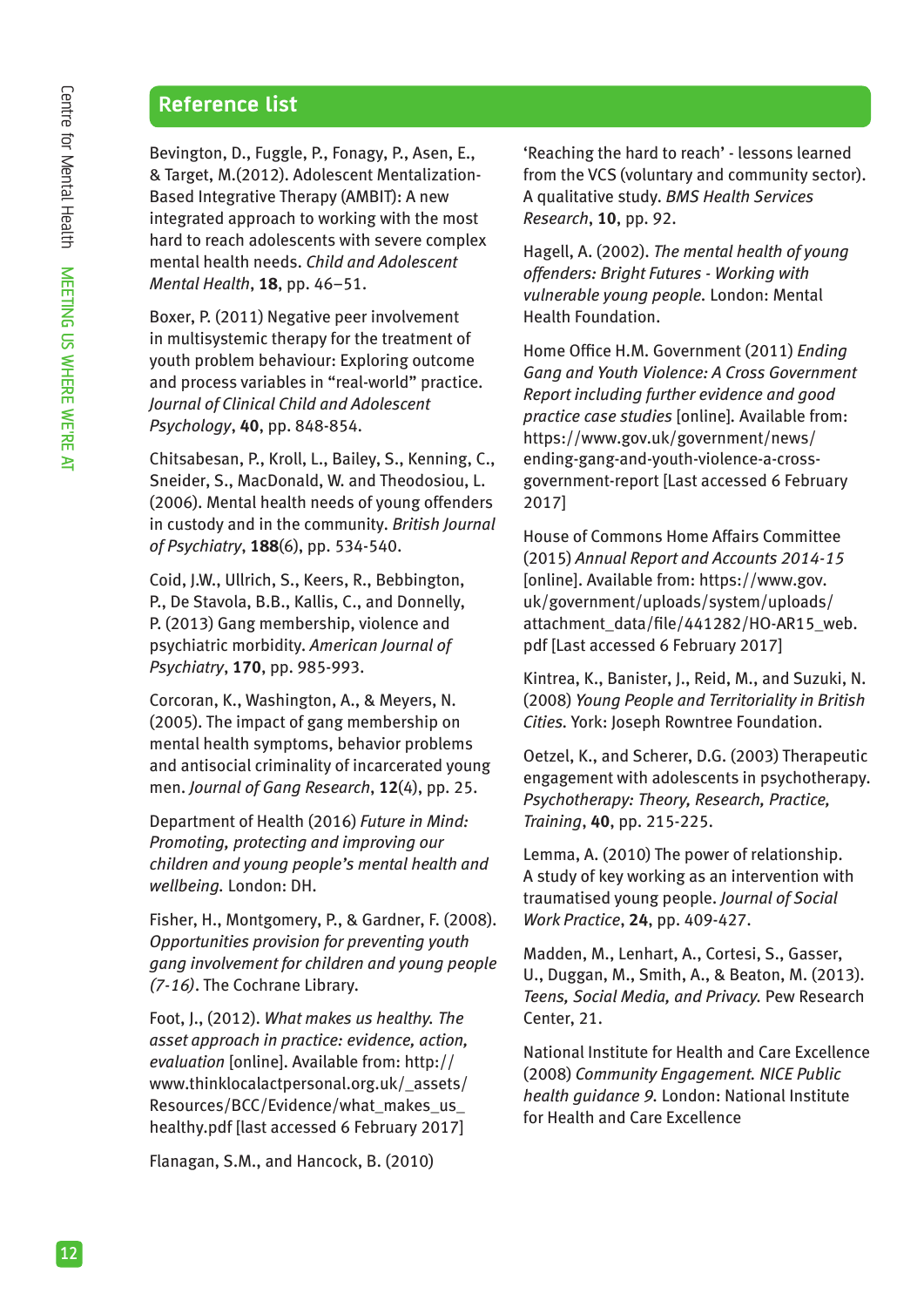National Institute for Health and Care Excellence (2013) *Anti-social Behaviour and Conduct Disorders in Children and Young People: Recognition, Intervention and Management. NICE clinical guideline 158.* London: National Institute for Health and Care Excellence.

Pickett, K. E., & Wilkinson, R. G. (2010). *Inequality: an under acknowledged source of mental illness and distress.*

Project Oracle (2013) *Children and youth evidence hub: annual report* [online]. Available from: http://project-oracle.com/uploads/files/ Project\_Oracle\_Annual\_Report\_2013.pdf [Last acessed 6 February 2017].

Sheppard, M. (2002). Mental health and social justice: Gender, race and psychological consequences of unfairness. *British Journal of Social Work*, **32**(6), pp. 779-797.

Youth Justice Working Group (2012) *Rules of Engagement: Changing the heart of youth justice* [online]*.* Available from: http://www. centreforsocialjustice.org.uk/library/rulesengagement-changing-heart-youth-justice [ast accessed 6 February 2017].

Zlotowitz, S., Barker, C., Moloney, O. and Howard, C. (2016) Service users as the key to service change? The development of an innovative intervention for excluded young people. *Child and Adolescent Mental Health*, **21** (2). pp. 102-108

# **Acknowledgements**

Centre for Mental Health would like to thank:

- The young people at the three projects
- Sophie Colman and Helen Porter
- Camden Community Safety Board
- Guy's and St Thomas's Charity
- London Borough of Camden
- London Borough of Southwark
- Camden and Islington NHS Foundation Trust
- Tavistock and Portman NHS Foundation Trust
- South London and Maudsley NHS Foundation Trust
- Metropolitan Police Service
- Dr Charlie Alcock, founder of MAC-UK
- Sinem Cakir
- Dr Olive Moloney
- The Integrate teams at RO|OЯ, Music & Change and Positive Punch